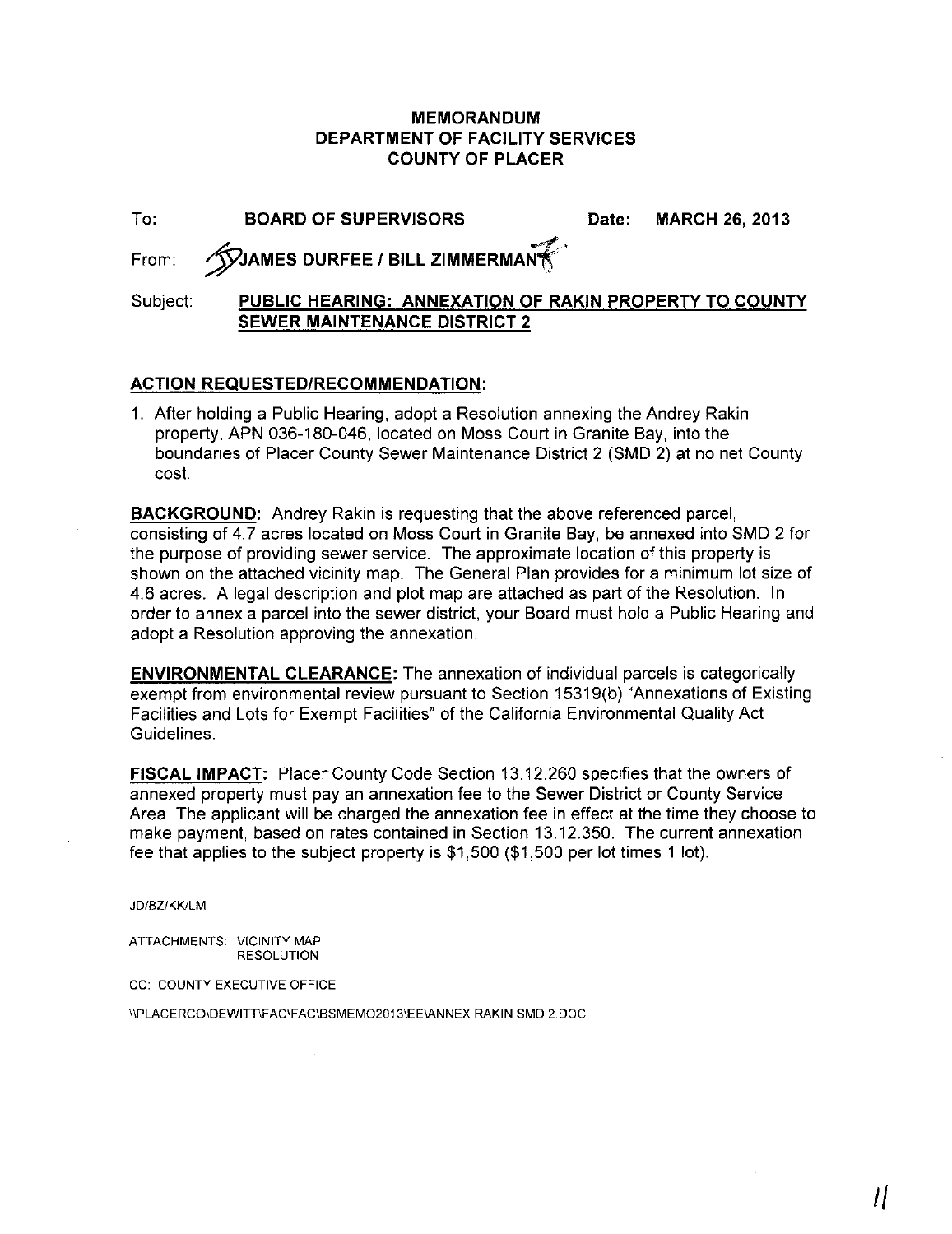·\_.,\Jr, , l"'lr\r~

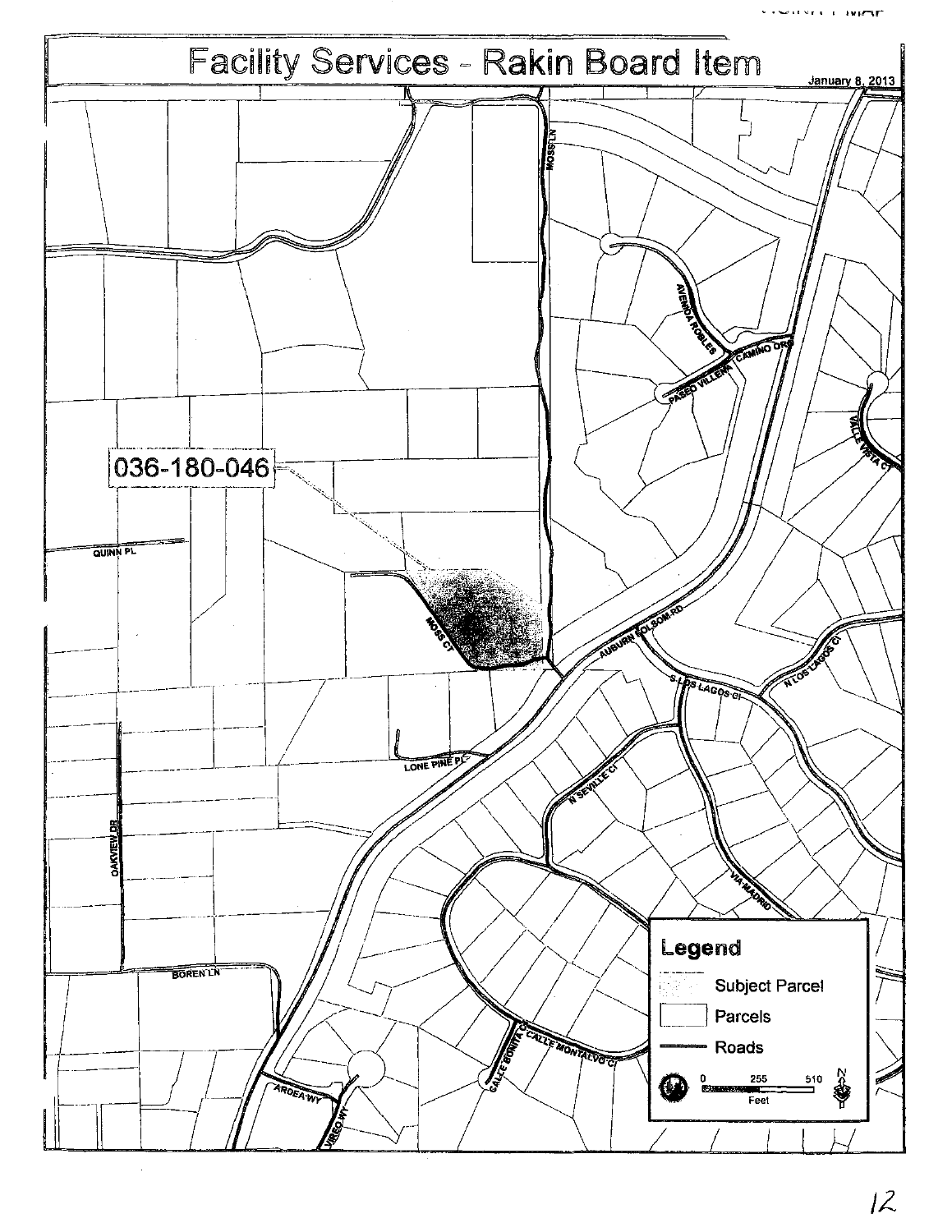## **Before The Board of Supervisors County of Placer, State Of California**

| In the matter of: A RESOLUTION ANNEXING THE |
|---------------------------------------------|
| PROPERTY OF ANDREY RAKIN APN: 036-180-046,  |
| INTO SEWER MAINTENANCE DISTRICT 2           |

Resolution No. \_

| The following      | <b>RESOLUTION</b>                                 | was duly passed by the Board of Supervisors |
|--------------------|---------------------------------------------------|---------------------------------------------|
|                    | of the County of Placer at a regular meeting held | , by the following                          |
| vote on roll call: |                                                   |                                             |
|                    |                                                   |                                             |

Ayes:

Noes:

Absent:

Signed and approved by me after its passage.

Attest: Clerk of said Board Chairman, Board of Supervisors

BE IT RESOLVED, by the Board of Supervisors of the County of Placer, State of California, as follows:

- I. The Board of Supervisors hereby determines that the property shown on Exhibit "A", and on the map entitled Exhibit "B", attached hereto and incorporated herein, will be benefited by annexation to Sewer Maintenance District 2. Such land contains approximately 4.7 acres.
- 2. The boundaries of Sewer Maintenance District 2 shall be altered to include such territory upon payment of the annexation fee in effect at the time the applicant chooses to make payment, based on rates contained in Section 13.12.350 of the County Code. The annexation fee that applies to the subject property as of the date of this Resolution is \$1,500 (\$1,500 per potential lot times 1 lot), which shall be deposited in the County Treasury to the credit of the Sewer District.
- 3. This determination is only valid for one year. Should the applicant fail to pay the required annexation fee within one year, applicant must reapply for annexation.

ATTACHMENTS: EXHIBIT A EXHIBIT B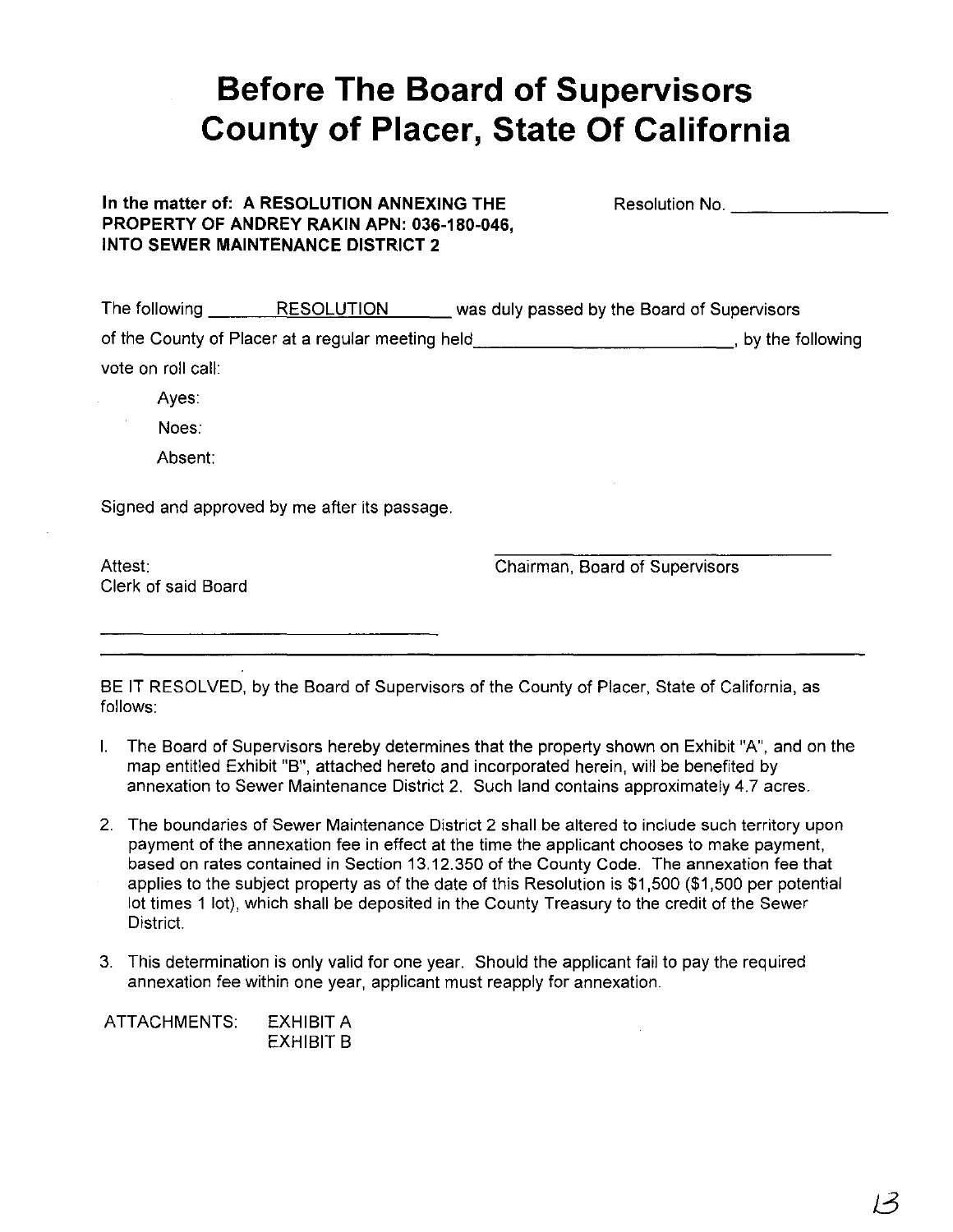## EXHIBIT "A" EXPO FLOORS, LLC - SEWER ANNEXATION SMD NO. 2 - ANNEXATION NO. 16

All that real property located in the Southeast quarter of the Southwest quarter of Section 24, Township 11 North, Range 7 East, M.D.M., in the County of Placer, State of California, being all of Parcel B, as shown on Parcel Map No. 72230, filed in Book 11 of Parcel Maps, at Page 70, Placer County Records, being more particularly described as follows:

Beginning at the Southeast corner of said Parcel B; thence from said point of beginning, along the boundary thereof, the following five (5) courses: (1) South 86°56'31" West, 355.25 feet; (2) North 34°17'47" West, 573.81 feet; (3) North 88°32'24" East, 385.14 feet; (4) South 56°38'00" East, 350.00 feet; and (5) South 00°09'28" East, 272.41 feet to the point of beginning; containing 5.00 acres, more or less.

End of Description



| <b>TECHNICALLY CORRECT</b>    |                 |  |  |  |  |
|-------------------------------|-----------------|--|--|--|--|
| <b>Placer County Surveyor</b> |                 |  |  |  |  |
|                               | Date ALDUE MELE |  |  |  |  |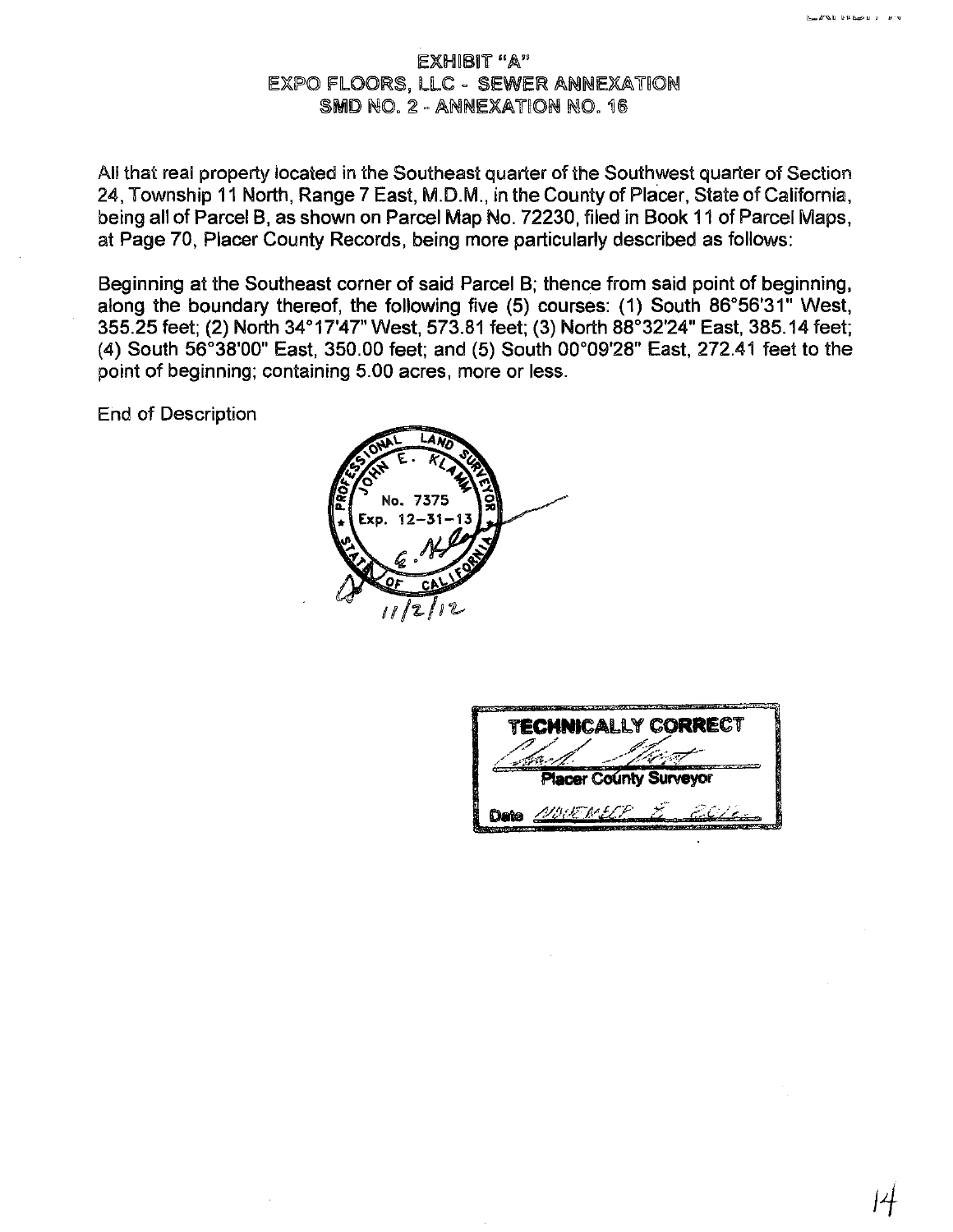

 $5$